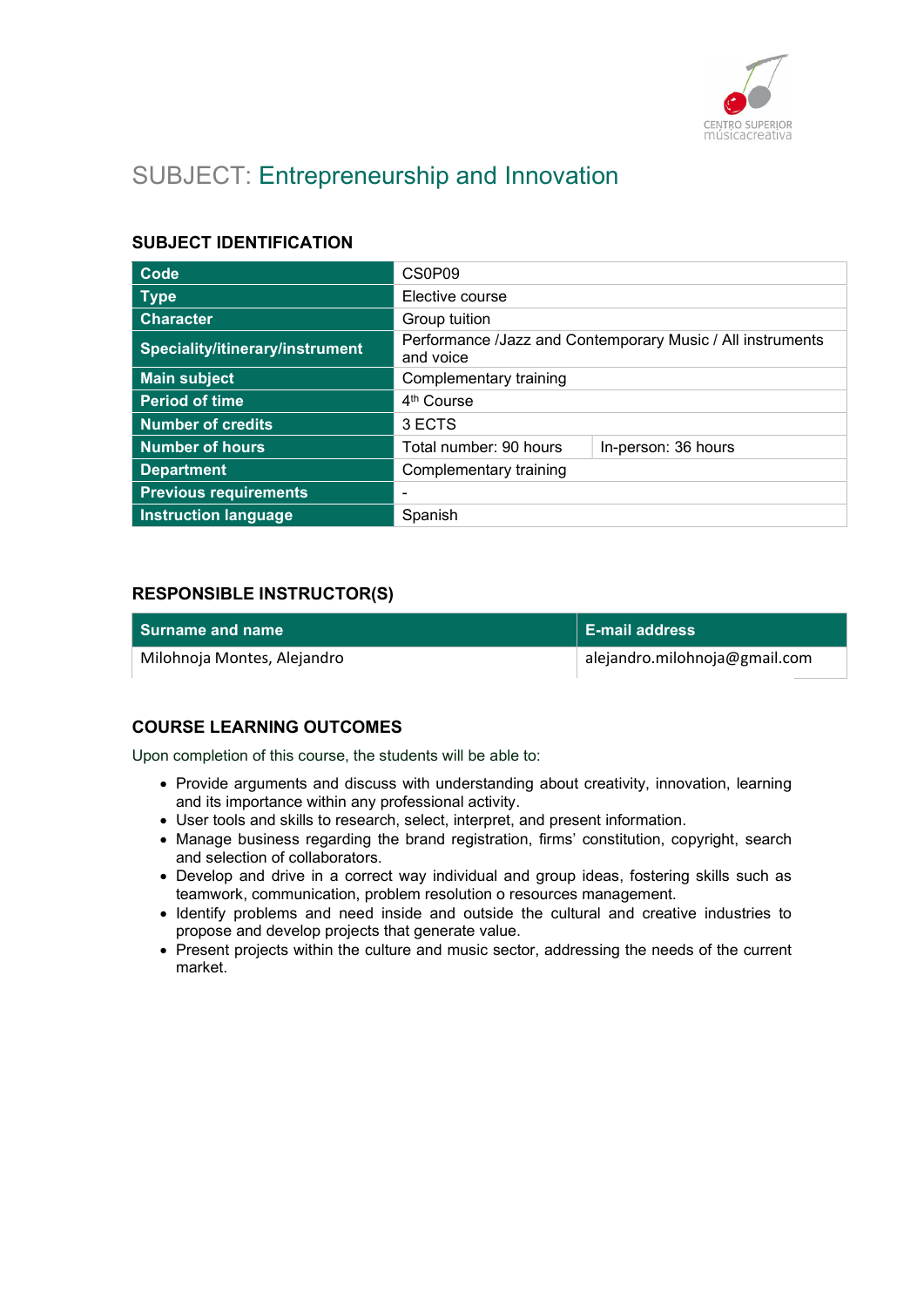

# COURSE CONTENT

| <b>Thematic Block</b>                           | <b>Themes/ Repertoire</b>                                                     |
|-------------------------------------------------|-------------------------------------------------------------------------------|
|                                                 | Theme 1. Creativity and learning                                              |
| ı.<br><b>Creativity and</b><br>surroundings     | Theme 2. Creativity techniques                                                |
|                                                 | Theme 3. Creative industries and cultural industries                          |
|                                                 | Theme 4. Creativity within the music industry                                 |
|                                                 | Theme 5. Assessment of ideas                                                  |
|                                                 | Theme 6. Introduction to innovation                                           |
| Innovation and<br>Ш.<br>concepts<br>development | Theme 7. Management and strategy of innovation                                |
|                                                 | Theme 8. Development of concepts and products, creation of value              |
|                                                 | Theme 9. Risks within innovation                                              |
|                                                 | Theme 10. Concepts test, launch of products                                   |
|                                                 | Theme 11. Organizations, institutions, and firms related to innovation        |
|                                                 | Theme 12. Innovation in music                                                 |
|                                                 | Theme 13. Entrepreneurial mindset and social and environmental responsibility |
| III. Entrepreneurship                           | Theme 14. Legal framework                                                     |
|                                                 | Theme 15. Brands, industrial copyrights, and intellectual property            |
|                                                 | Theme 16. Business models and value proposals                                 |
|                                                 | Theme 17. Personal Brand, relationship building, partners and collaborators   |
|                                                 | Theme 18. Projects: development, management, launch and evaluation            |

# STUDENT´S STUDY HOURS PLANNING

| <b>Activity type</b>                                           | <b>Total hours</b>  |
|----------------------------------------------------------------|---------------------|
| <b>Theoretic activities</b>                                    | 30 hours            |
| <b>Practice activities</b>                                     | 2 hours             |
| Other mandatory training activities (seminars, workshops etc.) | 2 hours             |
| <b>Test taking</b>                                             | 2 hours             |
| <b>Student self-study hours</b>                                | 50 hours            |
| <b>Practice preparation</b>                                    | 4 hours             |
| Total studying hours                                           | $36+84 = 120$ hours |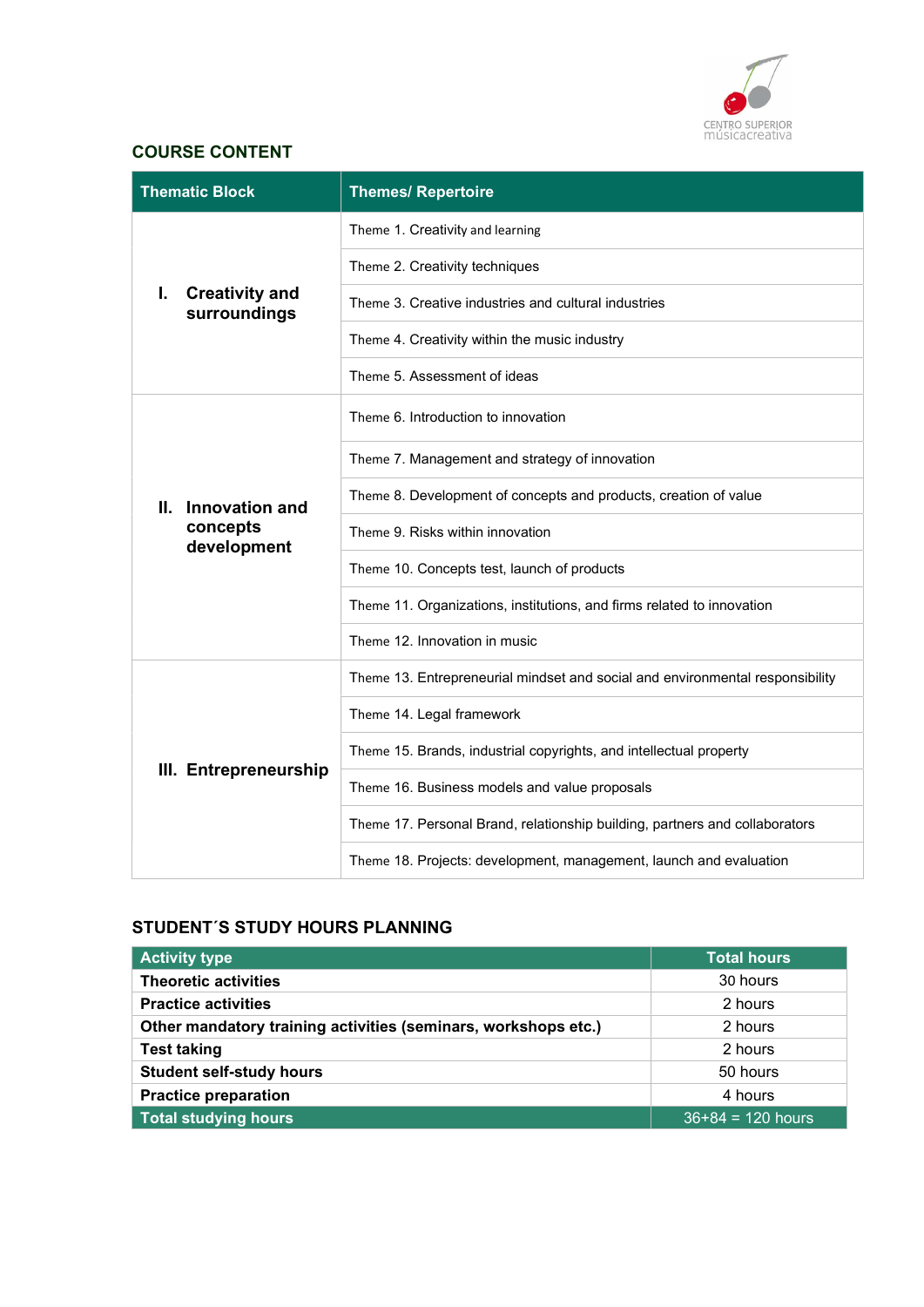

## **METHODOLOGY**

| <b>Theoretical activities</b>                                                | Theoretical/conceptual explanations and analysis of different<br>examples coming from all the most relevant music styles.                                                                       |
|------------------------------------------------------------------------------|-------------------------------------------------------------------------------------------------------------------------------------------------------------------------------------------------|
| <b>Practical activities</b>                                                  | Practical application of what has been studied in class through<br>transcriptions, collective group intonation, performance with<br>instrument, sight-reading, rhythms and melodies composition |
| <b>Other training mandatory</b><br>activities (workshops,<br>seminars, etc.) | Thematic sessions with visiting professors                                                                                                                                                      |

# ASSESSMENT TOOLS

| <b>Theoretical activities</b>                                                   | Participation: The students must actively participate in class, proving<br>interest and/or understanding of the content covered.<br>Continuous evaluation: The students must fulfil the requested<br>assignments during the whole academic course, proving research<br>ability and practice synthesis skills concerning theoretical concepts in<br>performance.<br>Theoretical exams: The students must take at least two exams during<br>the academic course to show the theoretical knowledge acquired.                                                                                                       |
|---------------------------------------------------------------------------------|-----------------------------------------------------------------------------------------------------------------------------------------------------------------------------------------------------------------------------------------------------------------------------------------------------------------------------------------------------------------------------------------------------------------------------------------------------------------------------------------------------------------------------------------------------------------------------------------------------------------|
| <b>Practical activities</b>                                                     | Participation: The students must actively participate in class, proving<br>interest and/or understanding of the content covered.<br>Continuous evaluation: The students must fulfil the requested practical<br>assignments during the whole academic course based on to team-<br>work dynamics and also prove writing and oral skills, beside<br>performing skills.<br>Performance exams: The students must take at least two exams<br>during the academic course in order to show the practical skills<br>acquired and the practical assimilation of the course contents,<br>following the tests instructions. |
| <b>Other educational mandatory</b><br>activities (workshops,<br>seminars, etc.) | <b>Participation:</b> The students must actively participate in the different<br>relevant events as considered by the instructor or by the degree<br>coordinators.                                                                                                                                                                                                                                                                                                                                                                                                                                              |

## ASSESSMENT CRITERIA

| <b>Theoretical activities</b> | To apply to the performance in a reasoned way a conceptual/<br>theoretical framework and analyse consequently examples from the<br>most relevant music styles and from each performing technique                                                  |
|-------------------------------|---------------------------------------------------------------------------------------------------------------------------------------------------------------------------------------------------------------------------------------------------|
| <b>Practical activities</b>   | To prove technical and performing skills through performing tests and<br>through technical, sight-reading and improvisation exercises that will<br>enable the identification of problematics and the improvement and<br>development of new tools. |